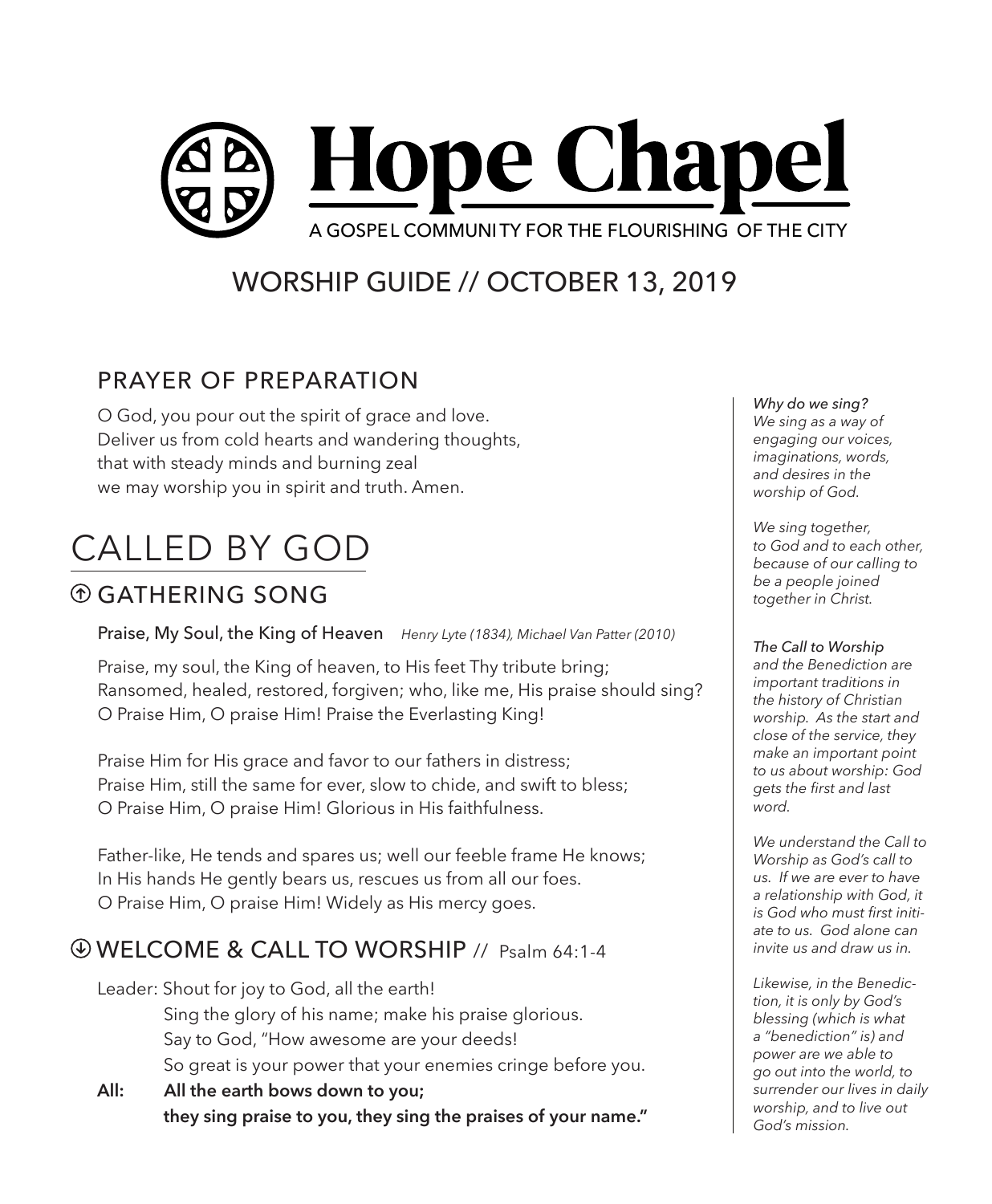*What's with the arrows? Throughout the worship guide you will notice arrows pointing up, down, and side-to-side. These are a reminder that our liturgy is a dialogue–it's relational. God speaks, we respond. We extend peace to one another. God provides sustenance to us from his Word and at his Table. This morning, God invites you into this holy "dance".* 

*We do we confess sin? Worship both draws us to God and reveals where we are distant from him. Throughout Scripture, when people see or experience God they are faced with the reality of their own brokenness and shame. Likewise, we confess our sin, as a community and individually.* 

### **OSONG OF PRAISE**

Glory to God *James Allen (1831), Ryan Bowles, Charlie Swing, Todd Van Patter, Michael Van Patter (2009)*

Glory to God on high, Let heav'n and earth reply, "Praise His name!" His love and grace adore, Who all our sorrows bore, praise His name!

*Sing aloud evermore: Worthy is the Lamb!*

Jesus, our Lord and God, Bore sin's tremendous load, praise His name! Tell what His arm has done, What spoils from death he won, praise His name!

Let all the hosts above Join in one song of love, praise His name! To Him ascribed be Honor and majesty, praise His name!

# CLEANSED BY GOD

### CONFESSION OF SIN

Merciful God:

Your word says that every good gift is from above. You are our great Provider; You give us everything we need. Yet we confess that we turn these gifts into idols That we love, serve and worship above you.

Forgive us for turning your gifts into gods. Help us to find our contentment and fulfillment in you alone. By the power of Christ Jesus we pray...

*\*\* time for silent confession \*\**

2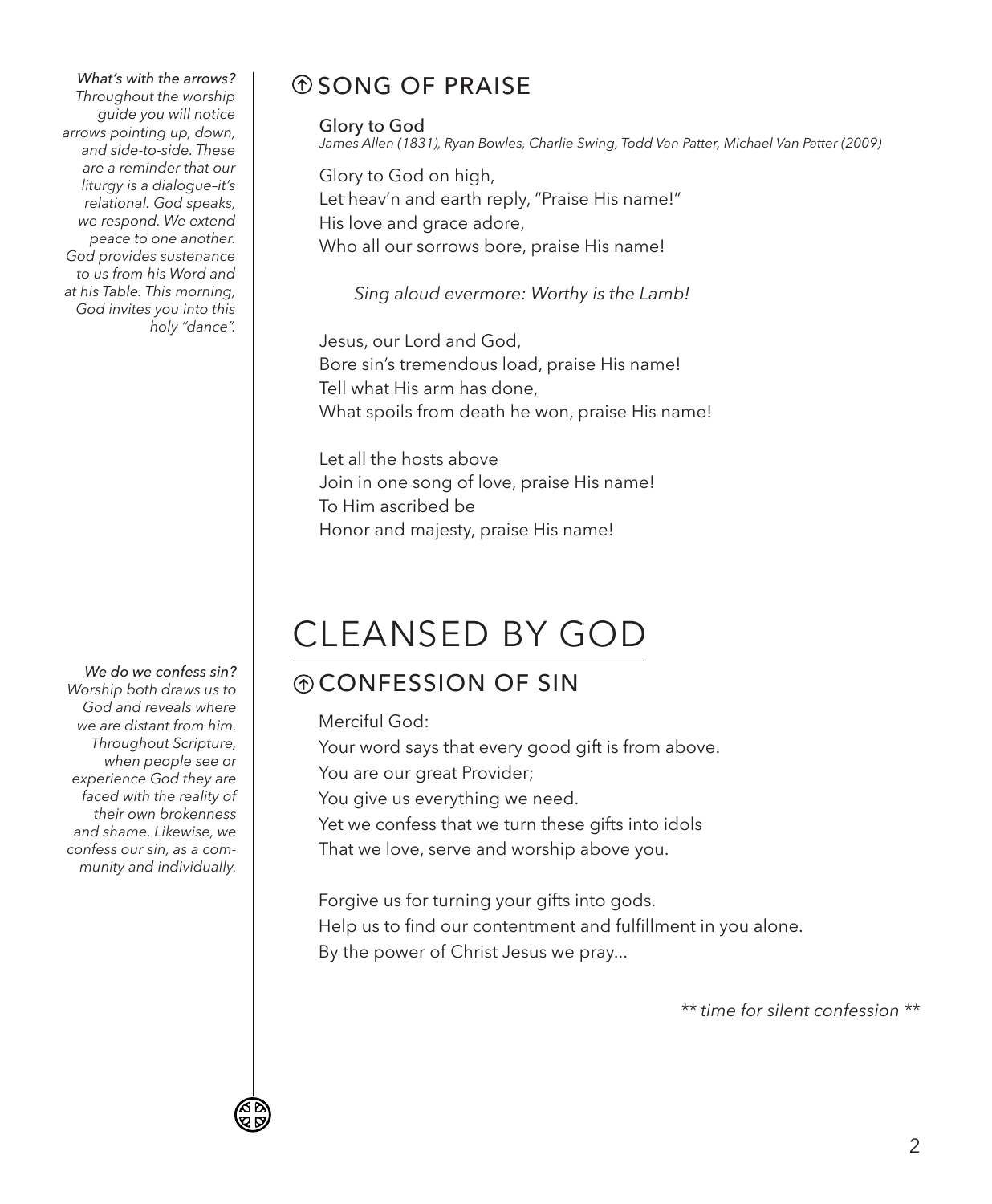#### WORDS OF FORGIVENESS // Psalm 36:7-9

How precious is your steadfast love, O God! The children of mankind take refuge in the shadow of your wings. They feast on the abundance of your house, and you give them drink from the river of your delights. For with you is the fountain of life; in your light do we see light.

### PASSING OF THE PEACE

## **O SONGS OF PRAISE & THANKSGIVING** Scripture (see 1 John 1:9). CELEBRATING GOD

Steadfast *Sandra McCracken, Leslie Jordan, Josh Silverberg (2016)*

I will build my house, whether storm or drought, On the rock that does not move. I will set my hope in your love, O Lord And your faithfulness will prove You are steadfast, steadfast.

By the word you spoke, all the starry host Are called out by name each night. In your watchful care I will rest secure As you lead us with your light. You are steadfast, steadfast.

I will not trust in the strength of kings On your promise I will stand. I will shout for joy, I will raise my voice, "Hallelujah to the Lamb!" You are steadfast, steadfast.

In the moment of emptiness, all was fulfilled. In the hour of darkness, Your light was revealed. In the presence of death, Your life was affirmed. In the absence of holiness, You are still God. You are steadfast, steadfast.

*Why is it called "Words of Forgiveness?" There's a reason we don't call this element "The Forgiveness of Sins." As Protestants, we truly believe that there is only one mediator between God and humankind—Jesus Christ (1 Tim 2:5). Therefore, no pastor or priest can offer God's pardon...this is the work of Christ alone, given freely by and directly from Him! Therefore, we are assured that as we confess our sins and put our faith in Jesus Christ, He indeed does pardon us. Our pastors and leaders in worship merely offer this good news as it is proclaimed in* 

*The "passing of the peace": As recipients of God's grace, we gladly receive peace from Him. In response to His grace, we also extend that grace to one another with a handshake or a hug. Traditionally, Christians have greeted one another during this time in the service with the phrase, "May the peace of Christ be with you" and receive back the greeting "And also with you."*

*Responding to grace: After being reminded of God's lavish grace and love toward us, we respond by celebrating with singing.*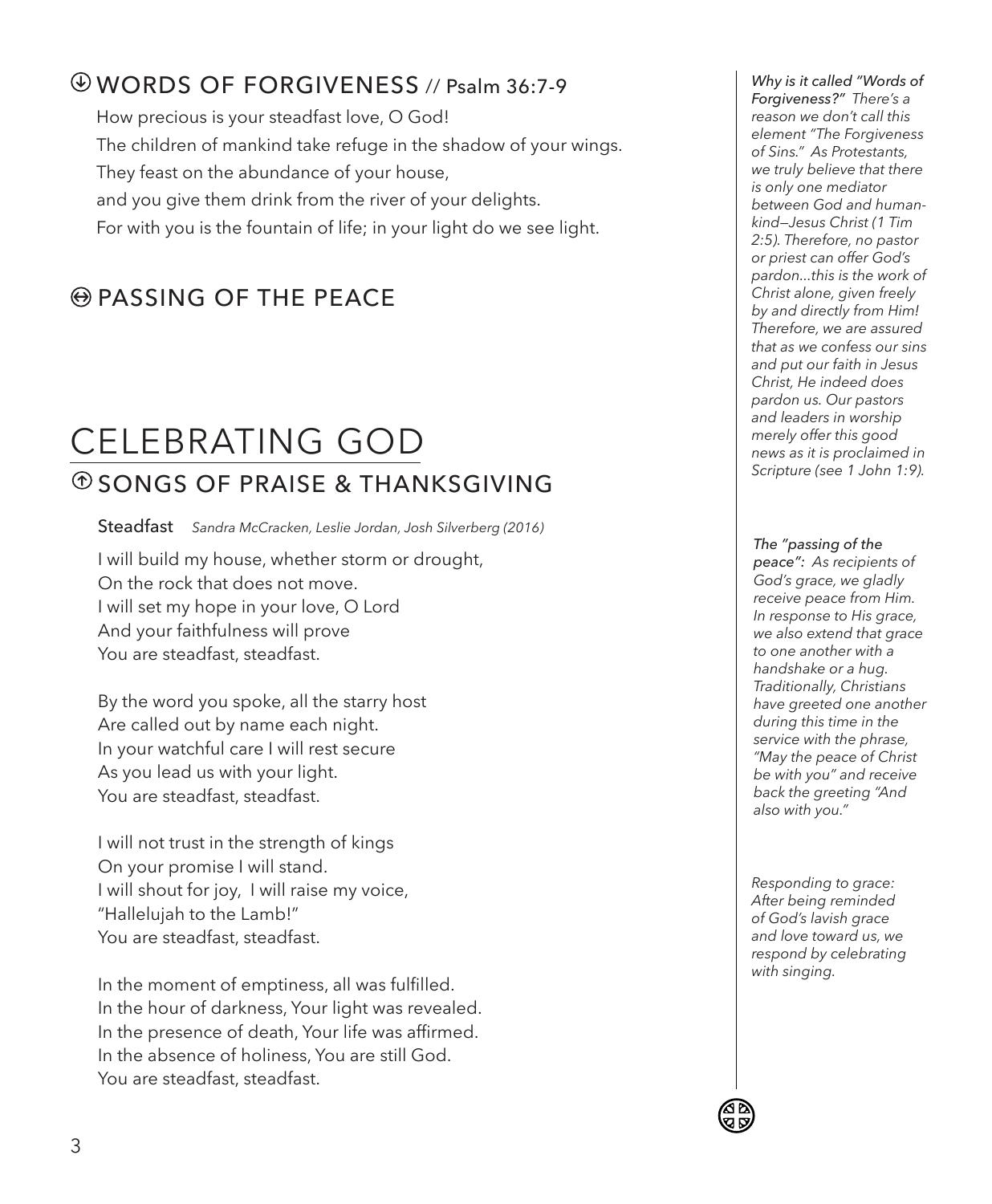*What's the offering all about? The offering is a way for Christians to support the mission and ministry of the church. Christians offer a sacrificial portion of their resources–time, talents, possessions–as an act of faith and gratitude in response to God's grace. While many at Hope Chapel make their regular contributions through online giving and automated bill pay, offerings are a part of our worship service as an opportunity for the regular, proportionate and generous giving of the resources God has given us.*

*If you are a guest, please feel no obligation to give. Giving is for the members and regular attenders who desire to give to God and His church so that we can be a blessing to Him and our community in even greater ways.* 

#### *Ways to give:*

*You may drop a check or cash in the offering plate, give online at hopechapelgreensboro.org/give, or give through Venmo to @HopeChapel (note: contributions made through Venmo are not receipted for tax purposes).*

#### GIVING OF TITHES & OFFERING

All Things Rise*Sam Yoder (2015)*

God, how beautiful Your Holy Word That formed the worlds in such goodness. O, the shame that we would spurn it all, To turn and fall into darkness.

God, we'll sing how through Your Son You turned This loss and hurt into glory. How, when scorned in death You raised Him up, His gain's become the whole world's story.

*Let all things rise and bless Your name! All things made right and new again. O Lord our God, Your goodness Is free and boundless, is reaching endless through it all.*

And on this road with every step we take, Your faithfulness is our portion. You've prepared a city bright and fair, Whose gates forever stay open.

Son of God, in You we've taken up The way of love's occupation. O, the joy to share in Your reward, The stunning turn of new creation.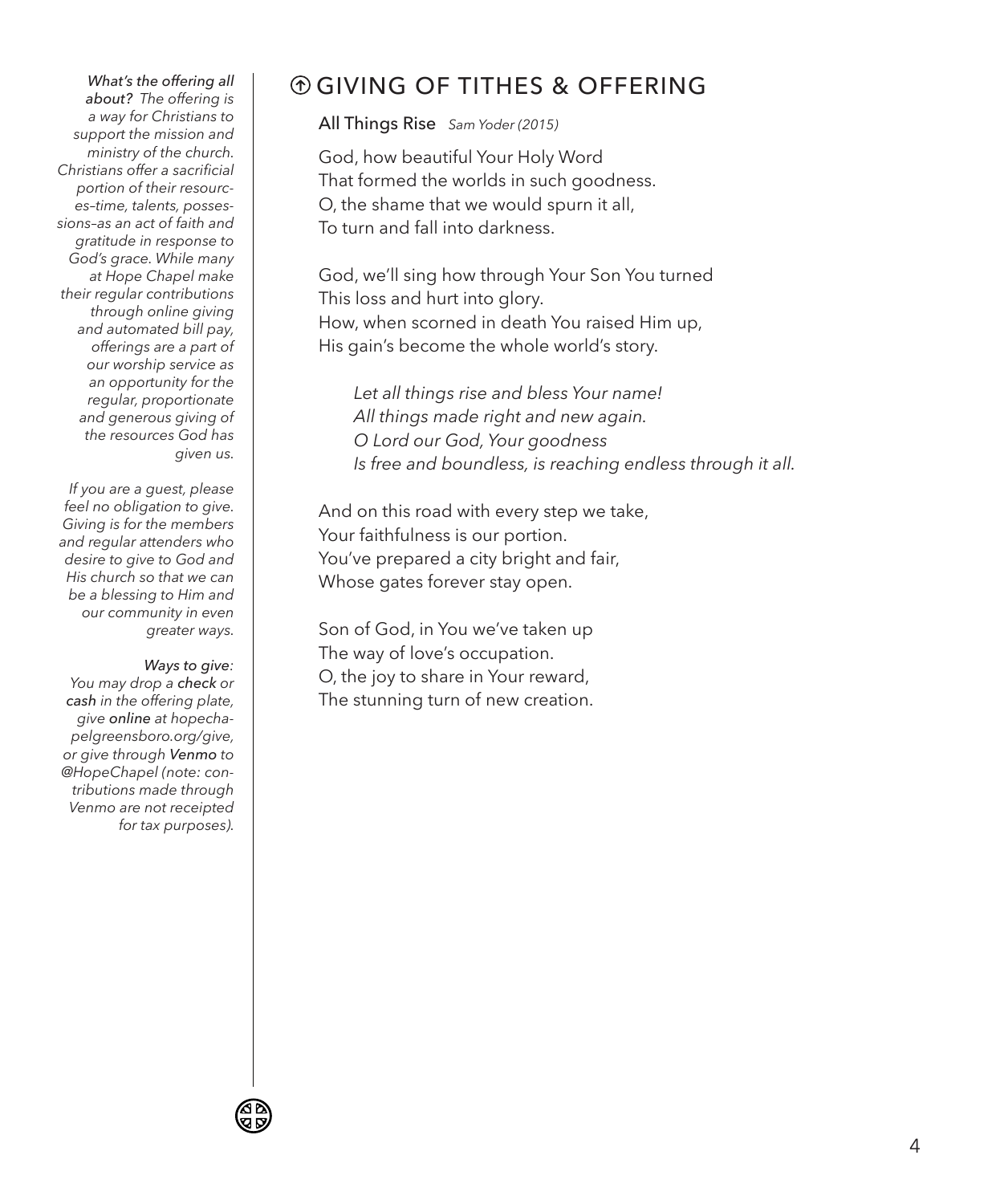# CHANGED BY GOD

### $\circledast$  SCRIPTURE READING // Psalm 1 PRAYER OF RENEWAL

1 Blessed is the man

 who walks not in the counsel of the wicked, nor stands in the way of sinners,

nor sits in the seat of scoffers;

<sup>2</sup> but his delight is in the law of the Lord, and on his law he meditates day and night.

3 He is like a tree planted by streams of water that yields its fruit in its season, and its leaf does not wither. In all that he does, he prospers.

4 The wicked are not so, but are like chaff that the wind drives away.

- <sup>5</sup> Therefore the wicked will not stand in the judgment, nor sinners in the congregation of the righteous;
- <sup>6</sup> for the Lord knows the way of the righteous, but the way of the wicked will perish.

Sermon**-** Todd Jones Series: Practical Transformation Title: Scripture

*What do we do during the Scripture Reading? Because the Word of God is one of the chief means through which God has chosen to speak to us, it is a principle and direct way we "hear from God" in worship. The public reading of Scripture, then, is a sacred act that deserves our full attention and focus. Especially in our age, we must discipline ourselves to listen to readings for longer periods of time, for God's Word is food for our soul.*

*Todd is Hope Chapel's founding/lead pastor.*

*This sermon is part of a series examining how the elements of our liturgy can shape and transform both our personal lives and life together in community.*

*For past sermons, please visit our website.*

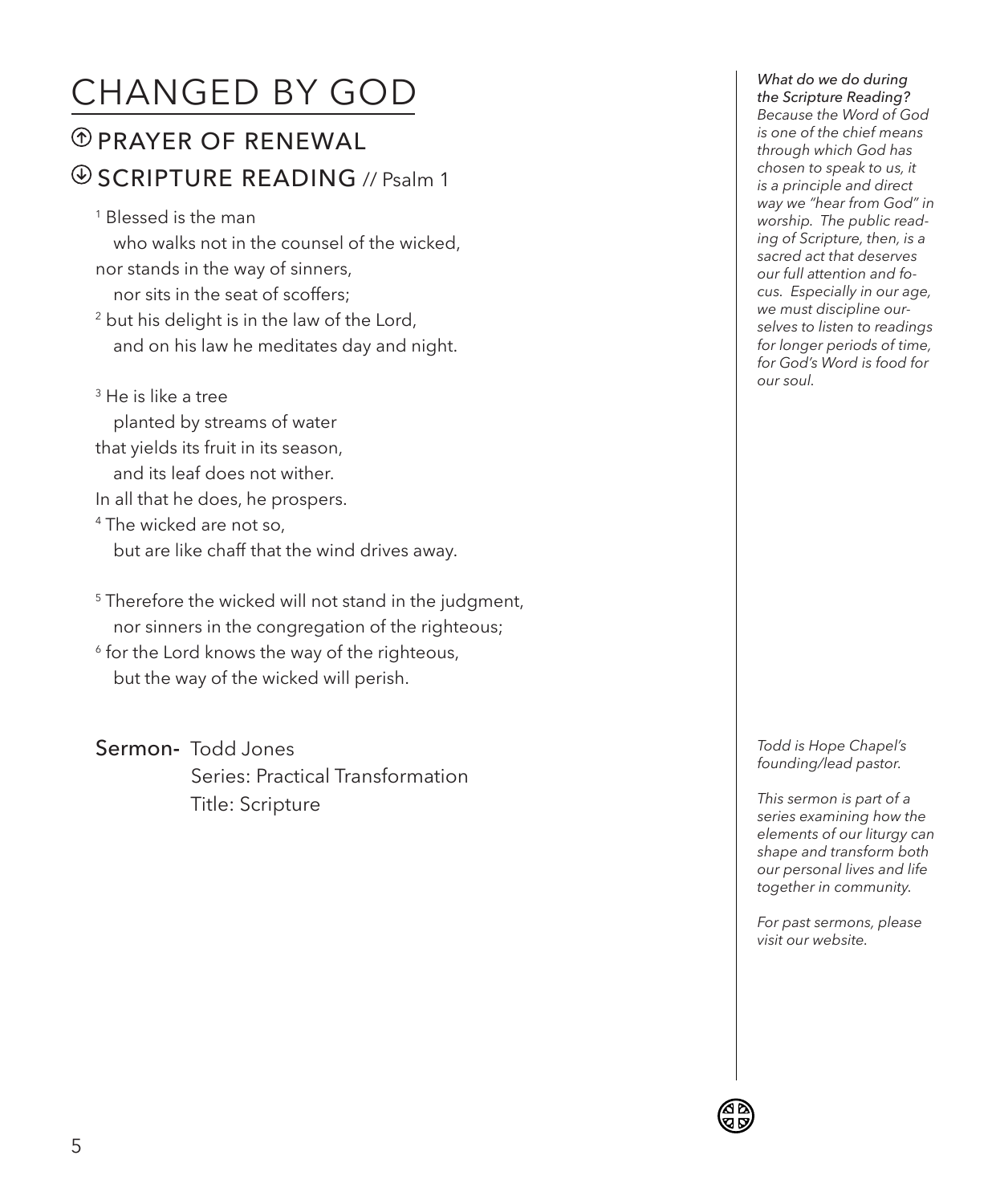| <b>What Is Communion?</b>                             | $\circledast$ COMMUNION                                 |                                                                                                  |                                                              |  |
|-------------------------------------------------------|---------------------------------------------------------|--------------------------------------------------------------------------------------------------|--------------------------------------------------------------|--|
| communion isn't merely a                              | What we do during<br>The Lord be with you.<br>Minister: |                                                                                                  | And also with you.                                           |  |
| symbolic act or a remem-                              |                                                         |                                                                                                  |                                                              |  |
| brance–it's more than that.                           |                                                         |                                                                                                  |                                                              |  |
| 1 Corinthians 10:16-17                                | Minister:                                               | Let us give thanks to the Lord our God.<br>God of all Good, we bless You for the means of grace; |                                                              |  |
| teaches us that we are                                | All:                                                    |                                                                                                  |                                                              |  |
| actually communing with<br>Christ Himself as we par-  |                                                         | teach us to see in them Your loving                                                              |                                                              |  |
| take of the elements. We                              |                                                         | purposes and the joy and strength of our souls.                                                  |                                                              |  |
| mysteriously "participate                             |                                                         | You have prepared for us a feast;                                                                |                                                              |  |
| in the body and blood" of<br>Jesus. As we take commu- |                                                         | and though we are unworthy to sit down as guests,                                                |                                                              |  |
| nion, let us remember that                            |                                                         | We wholly rest on the merits of Jesus.                                                           |                                                              |  |
| Christ is spiritually present                         |                                                         |                                                                                                  |                                                              |  |
| in a special way for us in                            | Minister:                                               |                                                                                                  | While we gaze upon the emblems of our Savior's death,        |  |
| this sacrament. Let's enjoy                           |                                                         | may we ponder why he died, and hear him say,                                                     |                                                              |  |
| the feast!                                            | All:                                                    | 'I gave my life to purchase yours,                                                               |                                                              |  |
| If you are not a follower of                          |                                                         | presented myself an offering to pay for your sin,                                                |                                                              |  |
| Jesus or are not prepared                             |                                                         | shed my blood to blot out your guilt,                                                            |                                                              |  |
| to share in the meal,<br>please feel free to not      |                                                         | opened my side to make you clear,                                                                |                                                              |  |
| participate and instead                               |                                                         | endured your curses to set you free,                                                             |                                                              |  |
| spend this time in prayer                             |                                                         |                                                                                                  | bore your condemnation to satisfy divine justice.'           |  |
| ("Prayers for Reflection"                             |                                                         |                                                                                                  |                                                              |  |
| are included in this wor-<br>ship quide).             |                                                         |                                                                                                  |                                                              |  |
|                                                       | Minister:                                               |                                                                                                  | In the supper we remember his eternal love, boundless grace, |  |
| We hope this time is help-                            |                                                         | infinite compassion, agony, cross, redemption,                                                   |                                                              |  |
| ful to you as you consider<br>your relationship with  |                                                         |                                                                                                  | and receive assurance of pardon, adoption, life, glory.      |  |
| Jesus Christ and with his                             |                                                         | Christ, our Passover, is sacrificed for us.                                                      |                                                              |  |
| people, the church.                                   | All:                                                    | Therefore, let us keep the feast.                                                                |                                                              |  |
| <b>PLEASE NOTE:</b>                                   |                                                         |                                                                                                  | ** institution of the elements **                            |  |
| All bread is gluten-free.                             | Minister:                                               | These are the gifts of God for the people of God.                                                |                                                              |  |
|                                                       | All:                                                    | Thanks be to God.                                                                                |                                                              |  |
|                                                       |                                                         |                                                                                                  |                                                              |  |
|                                                       | Minister:                                               | Let us give thanks to God.                                                                       |                                                              |  |
|                                                       | All:                                                    |                                                                                                  | God of mercy, You are full of tenderness and compassion,     |  |
|                                                       |                                                         |                                                                                                  | slow to anger, rich in mercy, and always ready to forgive.   |  |
|                                                       |                                                         |                                                                                                  | Thank You for Your grace, demonstrated to us on the cross.   |  |
|                                                       |                                                         | As the outward elements nourish our bodies,                                                      |                                                              |  |
|                                                       |                                                         |                                                                                                  | so may Your indwelling Spirit invigorate our souls,          |  |
|                                                       |                                                         |                                                                                                  | until that day when we hunger and thirst no more,            |  |
|                                                       |                                                         | and sit with Jesus at His heavenly feast.                                                        |                                                              |  |
|                                                       |                                                         |                                                                                                  |                                                              |  |
|                                                       |                                                         | <b>PRAYERS FOR REFLECTION</b>                                                                    |                                                              |  |
|                                                       |                                                         | Prayer for those searching                                                                       |                                                              |  |

Lord Jesus, you claim to be the way, the truth, and the life. If what you claim is  $\overset{\textup{(a)}}{\bigcirc}$  true, please guide me, teach me, and open me to the reality of who you are.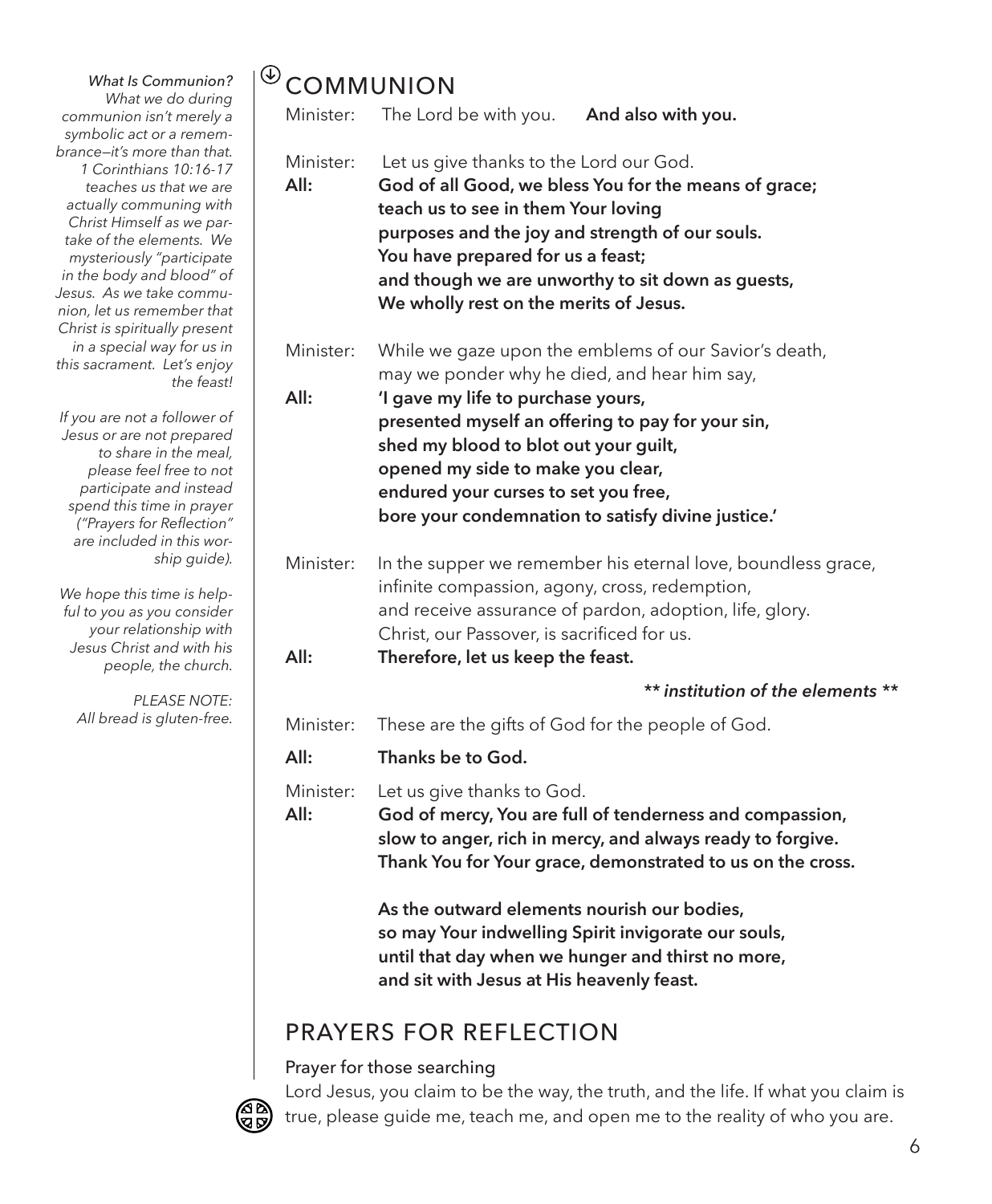Grant that I might be undaunted by the cost of following you as I consider the reasons for doing so. Give me an understanding that is coherent, convincing, and that leads to the life you promise.

#### Prayer of belief

Lord Jesus Christ, I admit that I am weaker and more sinful I ever before believed, but through you, I am more loved and accepted than I ever dared hope. I thank you for paying my debt, bearing my punishment on the cross, and offering forgiveness and new life. Knowing that you have been raised from the dead, I turn from my sins and receive you as my Savior and my Lord.

#### Prayer for those struggling with sin

Lord Jesus, grant that I may see in you the fulfillment of all my need, and may turn from every false satisfaction to feed on you, the true and living bread. Enable me to lay aside the sin that clings so closely, and faithfully follow you in life.

#### Prayer for renewal and commitment

Lord Jesus, you have called us to follow you in baptism, to love God and neighbor, and to a life of committed discipleship in your church. Grant that I may take the necessary steps to be one with your people, to pursue forgiveness, reconciliation, and peace, and to live in the fullness of your Spirit. Amen.

#### Ancient Words *Lynn DeShazo (2001)*

Holy words, long preserved for our walk in this world; They resound with God's own heart, oh, let the ancient words impart. Words of life, words of hope give us strength, help us cope In this world, where e'er we roam, ancient words will guide us home,

*Ancient words, ever true; changing me and changing you. We have come with open hearts, oh, let the ancient words impart.*

Holy words of our faith, handed down to this age. Came to us through sacrifice, oh heed the faithful words of Christ. Holy words, long preserved for our walk in this world, They resound with God's own heart, oh let the ancient words impart.